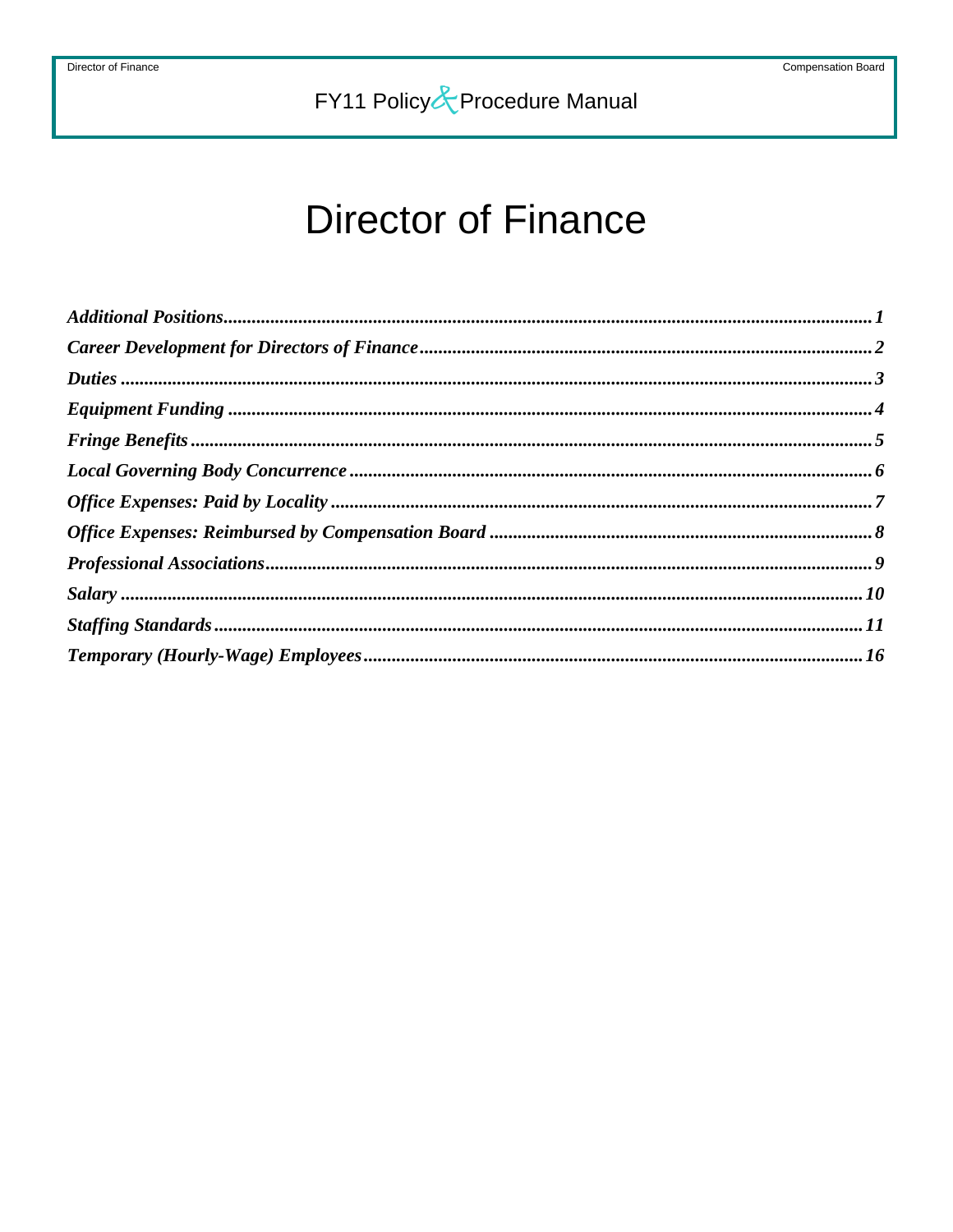### <span id="page-1-0"></span>Additional Positions

Compensation Board Policy

The 2010 General Assembly did not fund new positions for Directors' of Finance' offices in FY11 to address staffing standards.

For more information regarding additional positions, see the section entitled **Staffing Standards**. See also the section entitled **Position Reallocation** in the general section of this manual.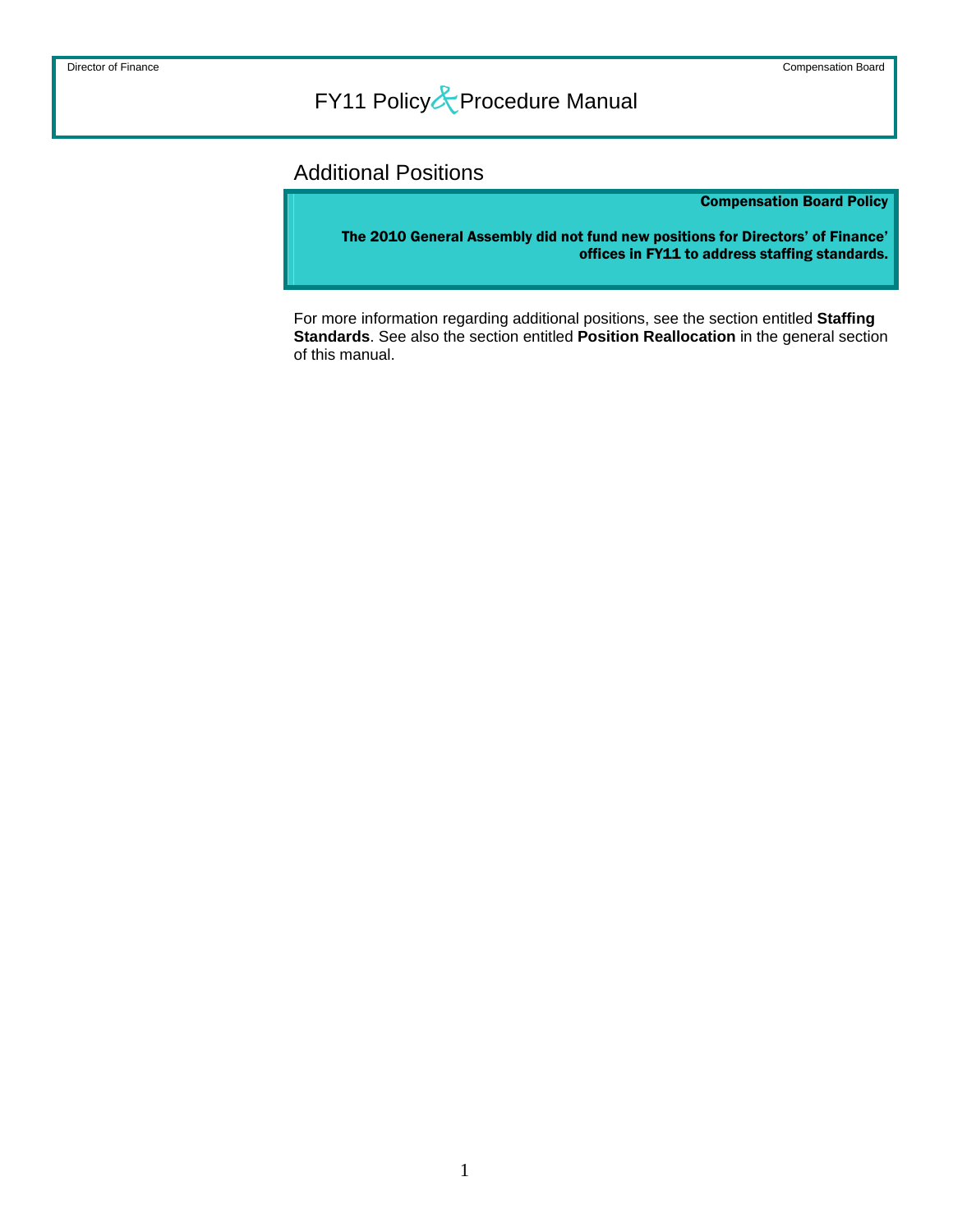#### <span id="page-2-0"></span>2010 Appropriation Act Item 67.40

C. 1. Subject to appropriations by the General Assembly for this purpose, the Treasurers' Career Development Program shall be made available by the Compensation Board to appointed officers who hold the combined office of city or county treasurer and commissioner of the revenue subject to the provisions of § 15.2- 1636.17, Code of Virginia. 2. The Compensation Board may increase the annual salary following receipt of the appointed officer's certification that the minimum requirements of the Treasurers' Career Development Program have been met, provided that such certifications are submitted by appointed officers as part of their annual budget request to the Compensation Board on February 1 of each year.

#### Item 67.90

S. Notwithstanding Items 67.20, 67.40, 67.50, 67.60, 67.70 and 67.80, any Career Development Program supported by the Compensation Board with state funds shall remain in effect for those individuals who were participating in the program prior to January 1, 2010, and still meet all necessary program qualifications.

### Career Development for Directors of Finance

#### Compensation Board Policy

#### Directors of Finance may certify and re-certify participation in the Career Development Program during the annual budget request to the Compensation Board on or before February 1 of each year.

Subject to appropriations by the General Assembly, the Compensation Board provides for a Career Development Program for Directors of Finance. Original certifications and re-certifications are a part of each year's annual budget request to the Compensation Board on or before February 1 of each year and associated 9.3% salary increases become effective the following July 1 for a full year. The funding provided by the 2000 General Assembly was based upon an anticipated 40% participation rate in FY02. Funding has not been increased beyond that level of participation, and is continued at the same level for FY11. Officers that certify having met the minimum criteria for the career development program by February 1 are eligible to receive a 9.3% salary increase the following July 1, subject to funding by the General Assembly. The number of eligible participants has exceeded funds available to provide for CDP related salary increases since FY08. No funding is available for participants that were newly eligible and met the criteria of the program since FY08.

The 2010 General Assembly approved funding for existing FY10 participants in the programs, and approved language providing that the programs remain in effect in FY11 only for individuals participating in the programs prior to January 1, 2010 and still meeting all program requirements.

More information regarding criteria for the Career Development Program for Directors of Finance can be found on the Compensation Board website under the Publications and Forms tab at [http://www.scb.virginia.gov.](http://www.scb.virginia.gov/)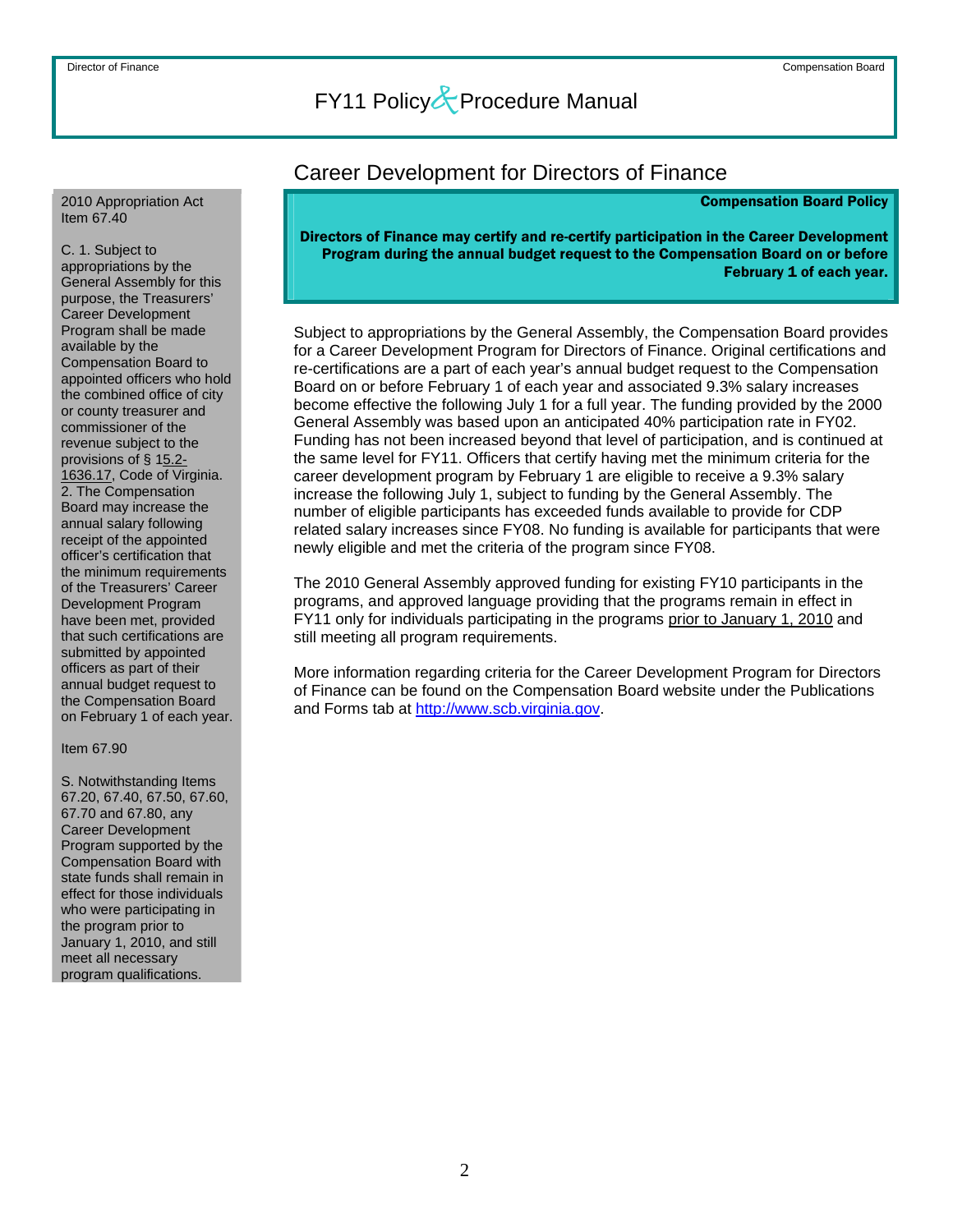### **Duties**

Compensation Board Policy

The duties of the Director of Finance are the same as those duties imposed by general law on Treasurers and Commissioners of the Revenue.

Directors of Finance, therefore receive all local income and personal property taxes and other moneys owed to the Commonwealth and no later than August 1 produce a list of all taxes and revenue that have remained uncollected. Additional duties include assessing property, income and license taxes, collecting and auditing tax returns, and keeping an accurate accounting of all delinquent tax accounts.

The Code of Virginia, § 15.2-619, also states that duties of the Director of Finance include conducting the:

- Annual assessment of real estate in the county, due January 1 of each year, and
- General reassessment of real estate in the county.

The annual assessment provides for the equalization of real estate in the county, corrections of errors in tax assessment records, addition of erroneously omitted properties to the tax rolls, and removal of properties acquired by owners not subject to taxation. Both the annual assessment and the general reassessment require the Director of Finance to collect and keep data, provide maps and charts, and devise uniform methods and procedures for the annual assessment and general reassessment of real estate in the county.

For additional information regarding the duties of Directors of Finance, see the officerspecific sections for Treasurers and Commissioners of the Revenue.

<span id="page-3-0"></span>Code of Virginia §§ 15.2-522; 15.2-620; and 15.2-829 (excerpt)

The director of finance shall also exercise the powers conferred and perform all the duties imposed by general law upon county treasurers, and shall be subject to the obligations and penalties imposed by general law.

§§ 15.2-521; 15.2-619; and 15.2-828 (excerpt) The director of finance shall exercise all the powers conferred and perform all the duties imposed by general law upon commissioners of the revenue.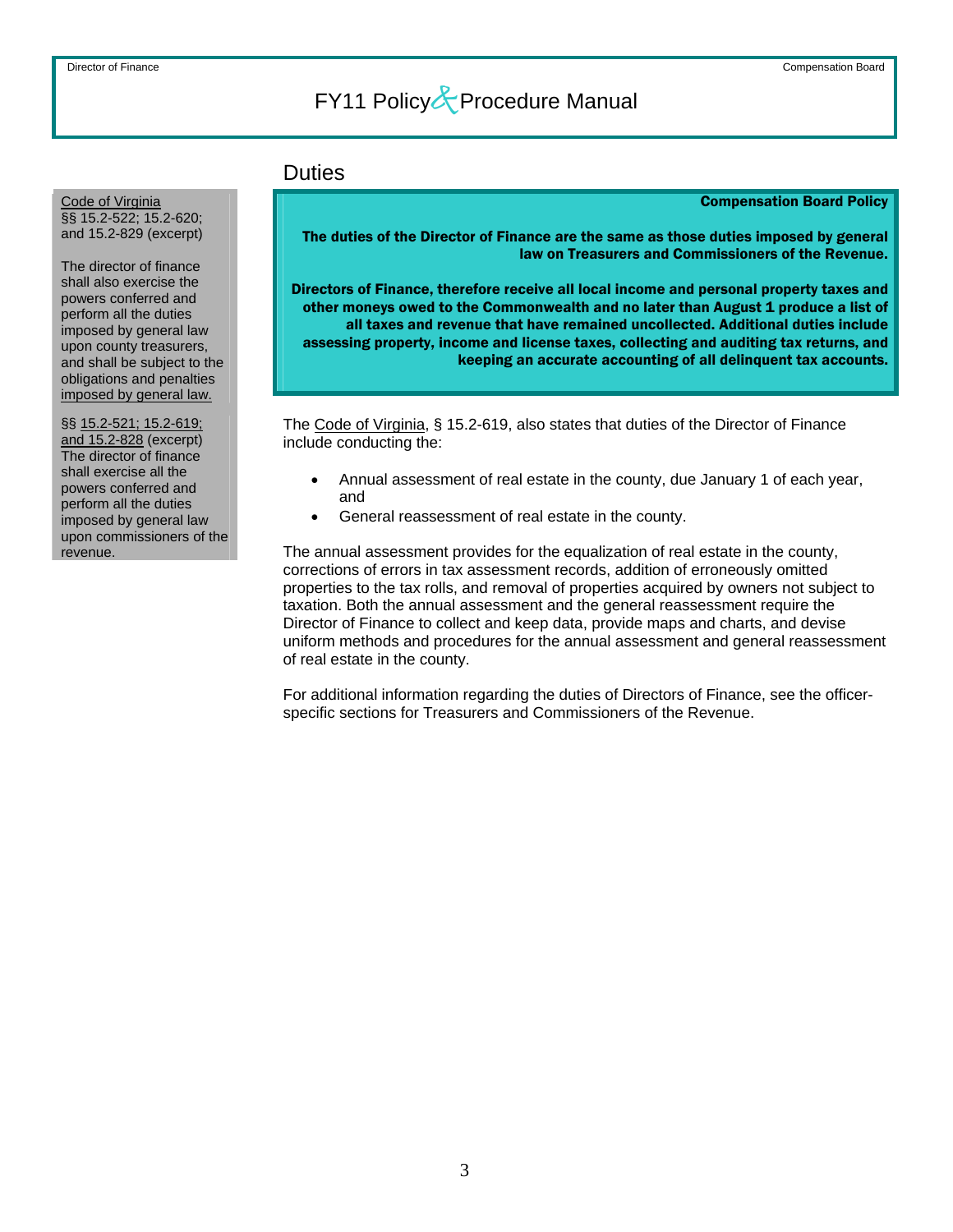### Equipment Funding

#### Compensation Board Policy

<span id="page-4-0"></span>Code of Virginia § 15.2-1636.14 (excerpt)

E. In the case of each (Director of Finance), the cost of such office furniture, office equipment and office appliances as may be specifically authorized by and included in the then current expense allowance made to such officer under the provisions of this article, shall be paid in the proportion of two-thirds by the county or city and onethird by the Commonwealth.

The Compensation Board reimburses the local governing body one-third of the amount it approves for equipment funding, multiplied by the fiscal stress factor.

Equipment funding was not approved for FY11. In years that equipment funding is approved, it is provided as a one-time funding approval and must be expended prior to request for reimbursement no later than the May reimbursement period.

Amounts approved will not be available for reimbursement in the June reimbursement period or in a subsequent fiscal year.

For more information, see **Equipment Funding** and **Fiscal Stress Factor** in the general section of this manual.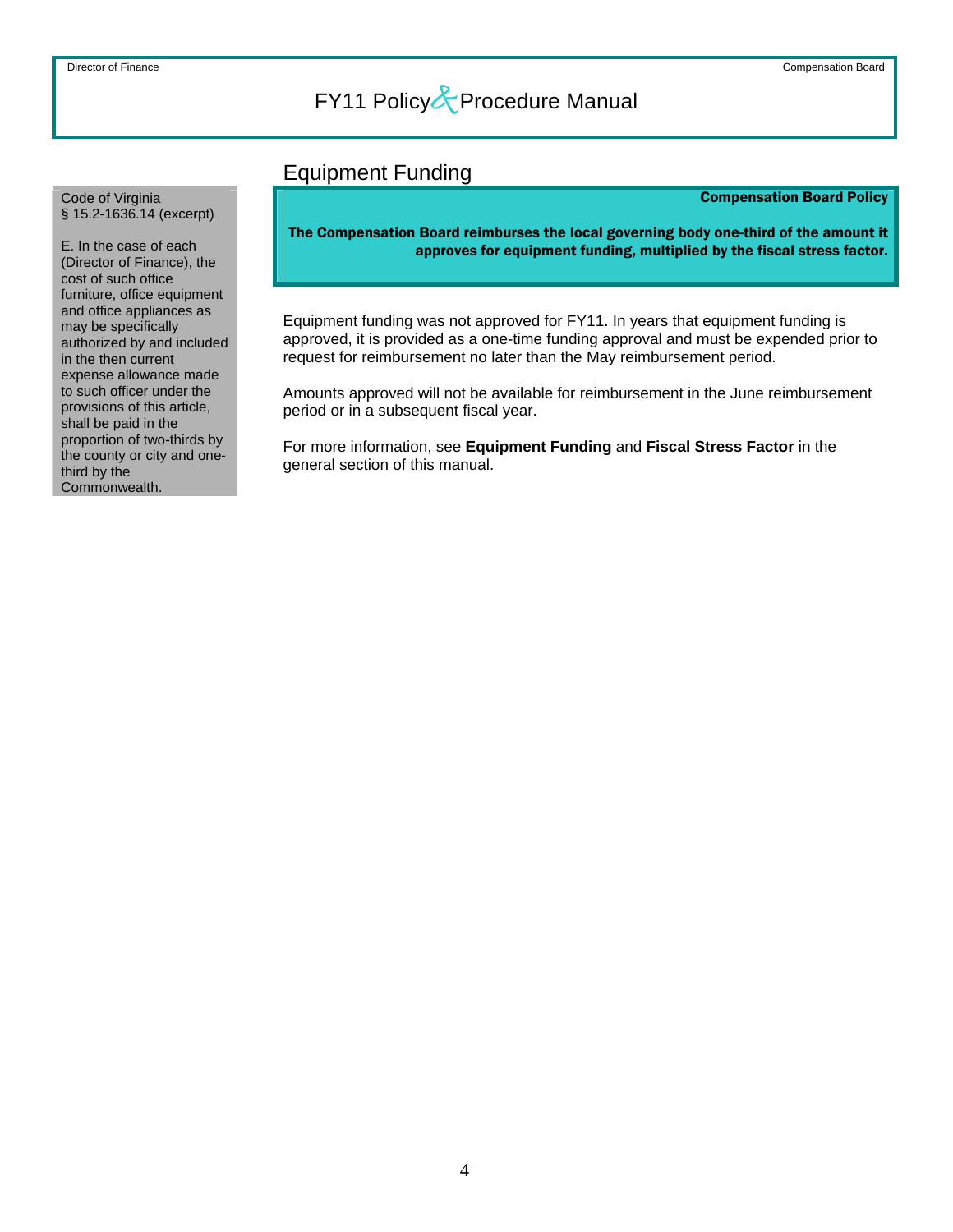### Fringe Benefits

#### Compensation Board Policy

The Compensation Board reimburses local governing bodies for fringe benefits for Directors of Finance and their Compensation Board-funded staff at the same percentage it reimburses approved salary amounts.

The Compensation Board reimburses for fringe benefits based on approved salary amounts reimbursed. The rates for FY11 are:

- Virginia Retirement System (VRS) retirement contributions at the locality's employer share contribution rate, or 2.13%, whichever is less;
- FICA at 7.65% of the taxable portion of the salary for permanent positions and hourly wage employees; and
- VRS Group Life Insurance at 0.28%.

For more information regarding benefits of Constitutional Officers, see the section entitled **Fringe Benefits** in the general section of this manual.

<span id="page-5-0"></span>2010 Appropriation Act, Item 67.90

R.1. Compensation Board payments of, or reimbursements for, the employer paid contribution to the Virginia Retirement System, or any system offering like benefits, shall not exceed the Commonwealth's proportionate share of the following, whichever is less: (a) the actual retirement rate for the local constitutional officer's office or regional correctional facility as set by the Board of the Virginia Retirement System or (b) the employer rate established for the general classified workforce of the Commonwealth covered under and payable to the Virginia Retirement System.

2. The rate specified in paragraph R.1. shall exclude the cost of any early retirement program implemented by the Commonwealth. 3. Any employer paid contribution costs for rates exceeding those specified in paragraph R.1. shall be borne by the employer.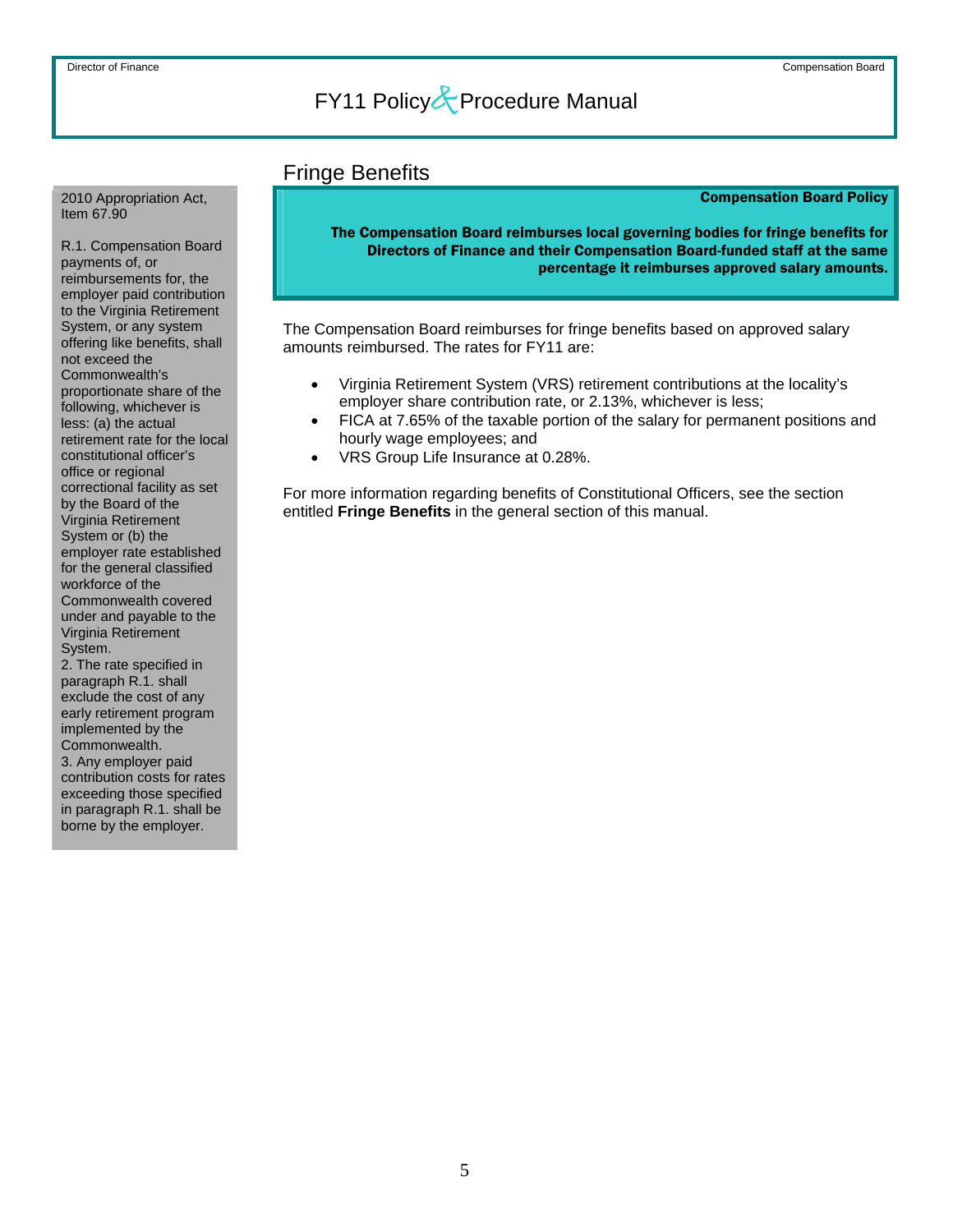### Local Governing Body Concurrence

#### Compensation Board Policy

The local governing body is required to provide written concurrence with any Director of Finance's request to increase their budget or transfer budgeted funds to equipment expense within the fiscal year.

For more information regarding fund transfers, see the section entitled **Fund Transfer Request** in the general section of this manual.

<span id="page-6-0"></span>Code of Virginia § 15.2-1636.16 (excerpt)

The budgets fixed by the Compensation Board may thereafter be amended by the Compensation Board upon the request of the officer or local governing body or when changed circumstances so require. No budget shall be increased if any portion of the increase is payable from local funds without the concurrence of the local governing body.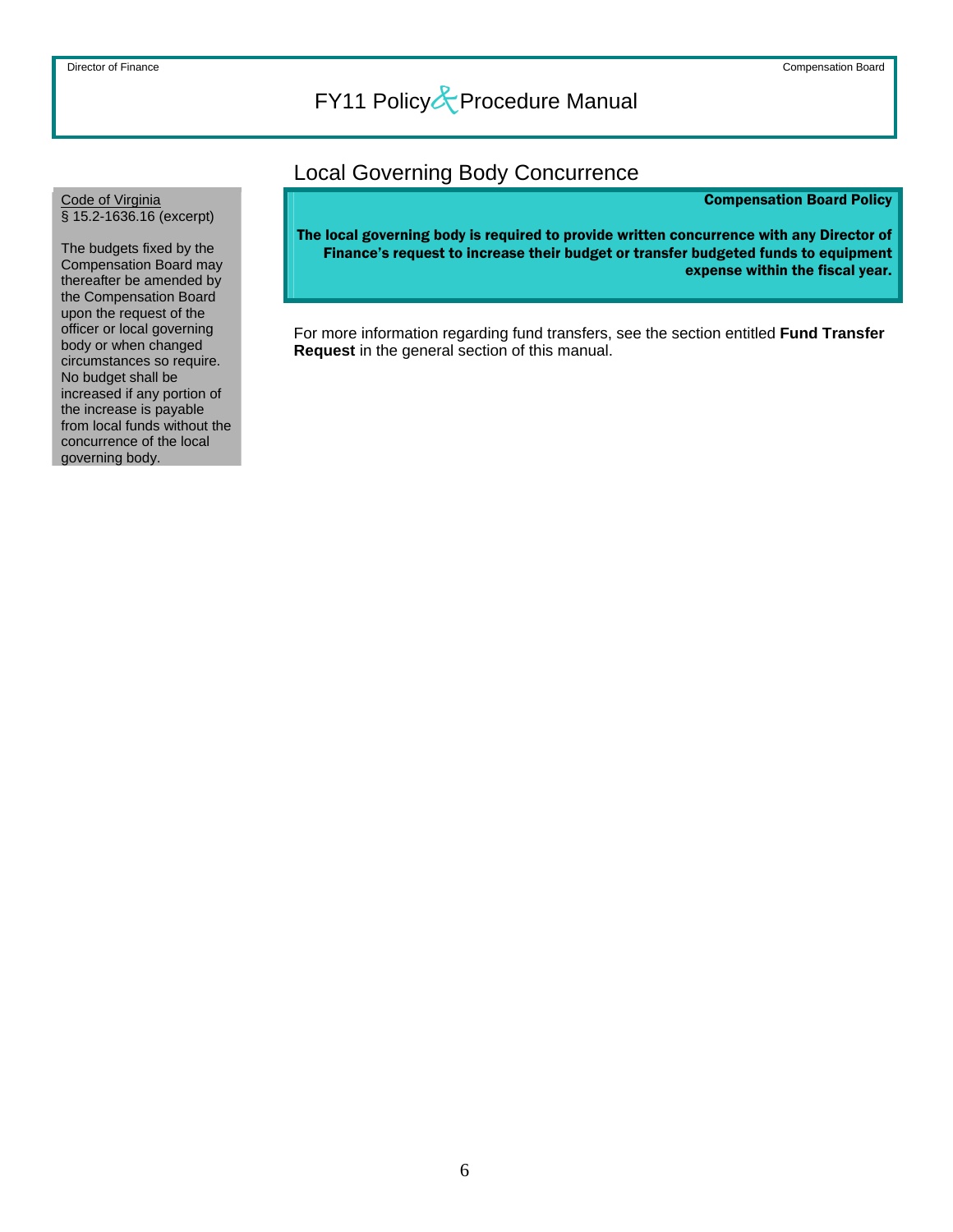### Office Expenses: Paid by Locality

#### Compensation Board Policy

The local governing body is responsible for the majority of office expenses for the

Director of Finance.

The locality is responsible for:

- Notary Seal, fees or application fee;
- Office space or rent, heat, water, light, and janitorial services;
- Chair mats or calculator maintenance contracts;
- Subscription to periodicals, newspapers, or Code of Virginia;
	- Name tags, desk signs, or business cards;
	- Tags, stamps, decals, stickers, or other devices intended to evidence the payment of local license or local excise taxes; and
- Custom software.

The locality is responsible for all custom forms, sheets, or books for assessment or collection of state or local taxes or levies in lieu of standard forms, sheets, and books supplied by the Commonwealth. This includes:

- Applications or building permits;
- Custom check registers;
- Employee earnings notice;
- Real estate forms;
- Delinquent real estate tax statements;
- Personal property forms;
- Billing forms or collection of charges for utility or other special services rendered by a county or city;
- Vehicle registration forms; and
- Yard sale or garage sale applications.

The locality is responsible for services, including:

- Audit services, and
- Telephone equipment installation costs.

If you have any questions concerning whether an expense is reimbursable by the Compensation Board please call prior to the expenditure.

For more information regarding office expenses, see sections entitled **Equipment Funding**, **Office Expenses: Reimbursed by Compensation Board**, and **Professional Associations**. See also **Office Expenses** in the general section of this manual.

<span id="page-7-0"></span>Code of Virginia § 15.2-1636.14 (excerpt)

F. If any county or city commissioner of the revenue uses any forms, sheets, or books of any kind for the assessment or collection of state or local taxes or levies, or in connection with the assessment or collection of such taxes or levies, in lieu of the standard forms, sheets or books furnished by the Commonwealth, no part of the cost of such forms, sheets or books shall be paid by the Commonwealth.

G. The cost of all forms, sheets and books of all kinds used for the assessment or collection of local license and local excise taxes or used in connection with the assessment or collection of local license and local excise taxes, shall be paid entirely out of the local treasury, including the cost of any tags, stamps, stickers, or other devices intended to evidence the payment of any such local license or local excise taxes.

H. The cost of all forms, sheets and books of all kinds used in the ascertainment, billing or collection of charges for utility or other special services rendered by a county or city, shall be paid entirely by the locality. The governing body of each county and city shall provide suitable office space for the treasurer and commissioner of the revenue, together with the necessary heat, light, water and janitorial service.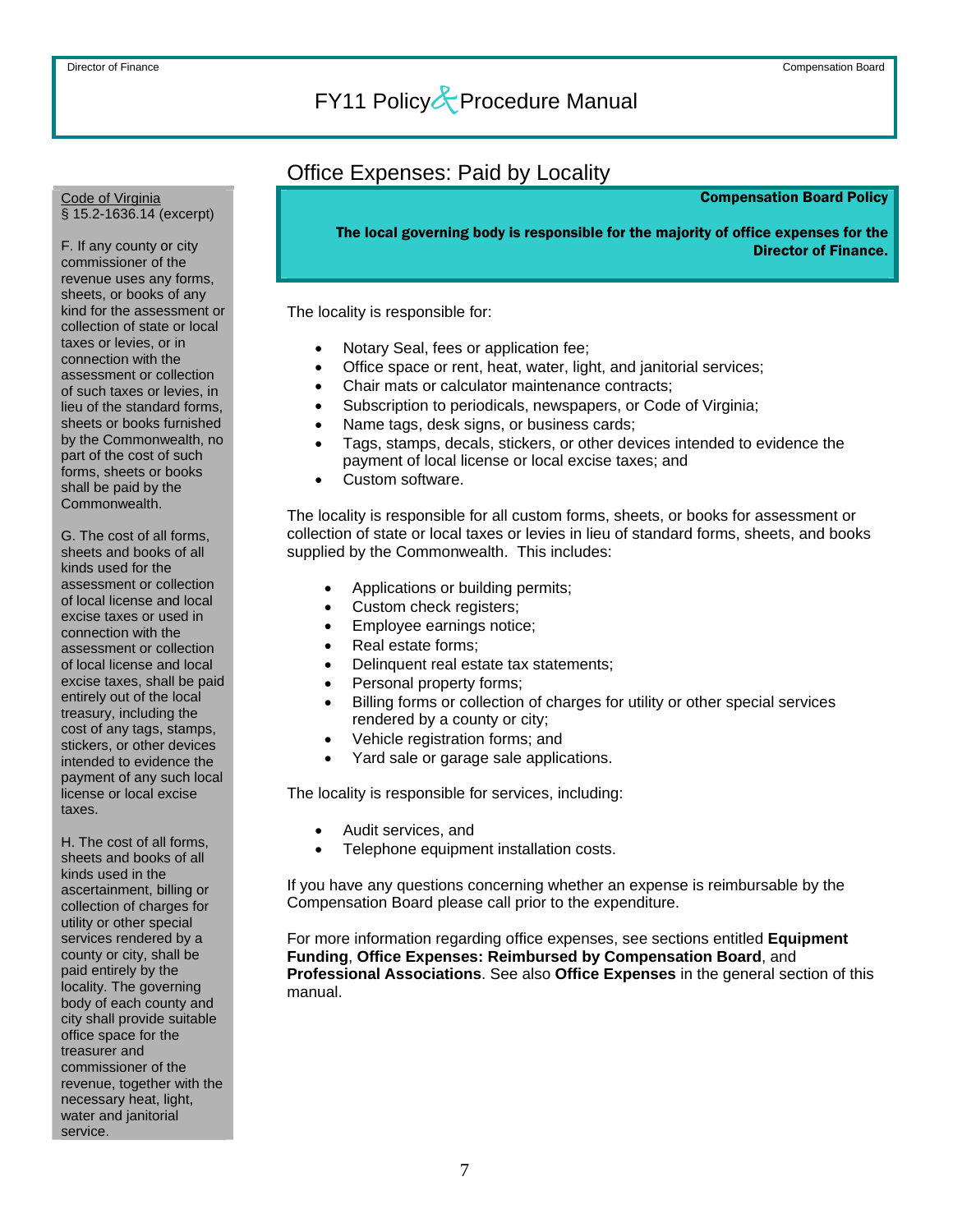### Office Expenses: Reimbursed by Compensation Board

Compensation Board Policy

The Compensation Board reimburses 50% of the budgeted amount for specific office expenses of Directors of Finance.

Base budgets for temporary (hourly-wage) employee salaries are based upon the same level as approved in the previous fiscal year (as adjusted through any base budget transfer requests during the fiscal year) and changes made in implementation of FY11 budget reductions. The Compensation Board reimburses for:

- Office supplies;
- Internet access costs (line charges, ISP costs or locality service charges);
- Stationary, postage;
- Printing;
- Data processing services;
- Telephone service;
- Repairs to office furniture and equipment; and
- Treasurers' Association dues.

If you have any questions concerning whether an expense is reimbursable by the Compensation Board please call prior to the expenditure.

For more information regarding office expenses, see sections entitled **Equipment Funding**, **Office Expenses: Paid by Locality**, and **Professional Associations**. See also **Office Expenses** in the general section of this manual.

<span id="page-8-0"></span>Code of Virginia § 15.2-1636.15 (excerpt)

A. Whenever a county or city attorney for the Commonwealth, treasurer or commissioner of the revenue purchases office furniture, office equipment, office appliances, tax tickets for state and local taxes collectible by county and city treasurers, stationery, office supplies, postage, data processing services, printing, advertising, telephone or telegraph service, or repairs to office furniture and equipment in conformity with and within the limits of allowances duly made and contained in the then current budget of any such officer under the provisions of this article, the invoices therefor, after examination as to their correctness, shall be paid by the county or city directly to the vendors, and the Commonwealth shall monthly pay the county or city the state's proportionate part of the cost of such items on submission by such officer to the Compensation Board of duplicate invoices and such other information or evidence as the Compensation Board may deem necessary. This section shall also apply to the payment of the premiums on the official bonds of such officers, their deputies and employees, and to the premiums on burglary and other insurance, except the premium on the bond of a treasurer the payment of which is governed by other provisions of law.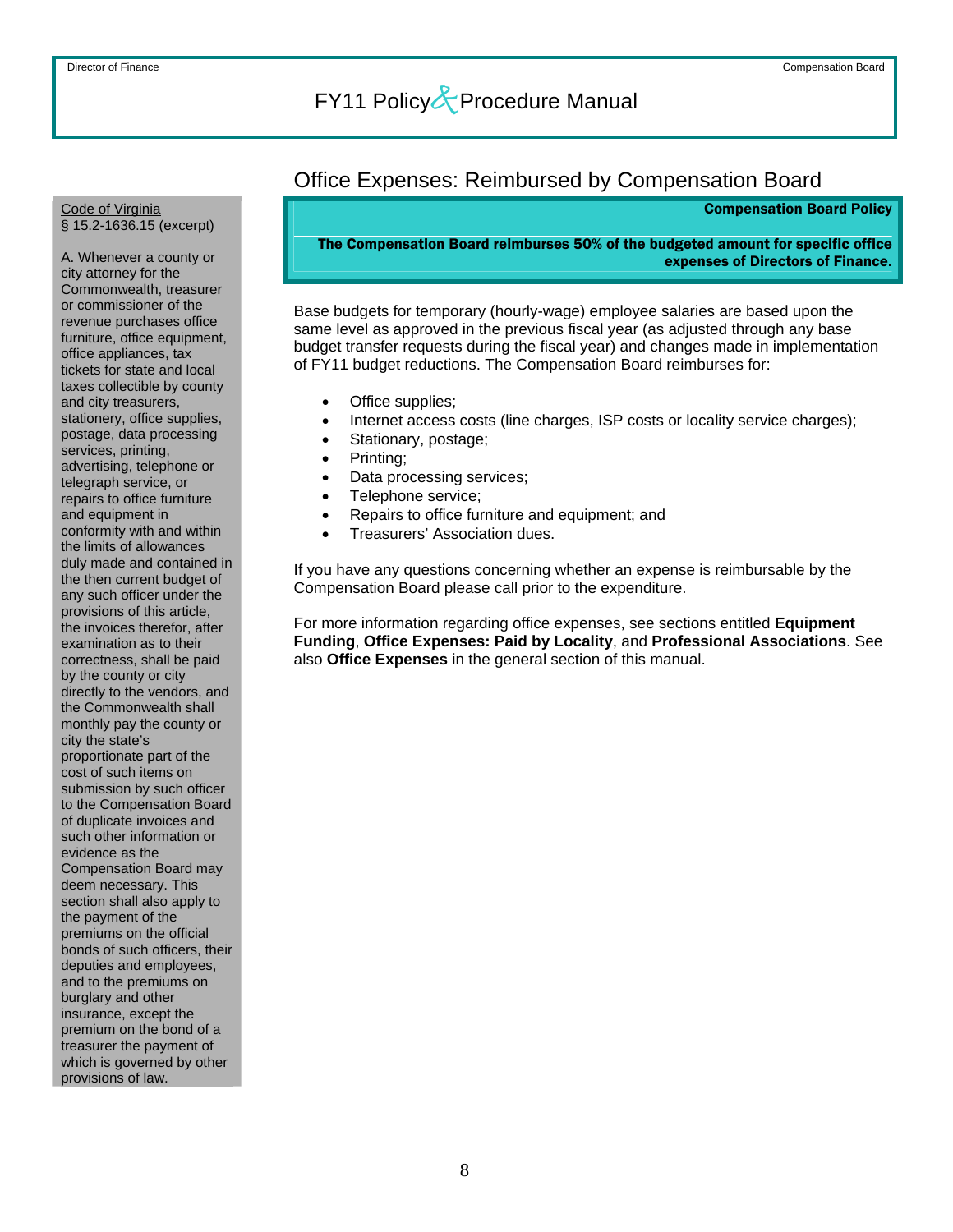### <span id="page-9-0"></span>Professional Associations

#### Compensation Board Policy

Reimbursement for attendance at non-Compensation Board-sponsored training events, professional association meetings, or membership dues will not be provided as additional allowances, but are reimbursed through available office expense funds.

The Compensation Board will reimburse for:

- Local Government Officials' Conference (LGOC);
- Virginia Association of Local Elected Constitutional Officers (VALECO); and
- Treasurer's Association of Virginia (TAV).

Only one Compensation Board-funded permanent employee per office may receive a maximum reimbursement of \$100 for TAV, LGOC and VALECO. VALECO dues are reimbursed for the principal officer only. Mileage expenses are included in the reimbursement for attendance at these events.

For more information regarding office expenses, see the sections entitled **Office Expenses**. See also the sections entitled **Office Expenses** and **Professional Associations** in the general section of this manual.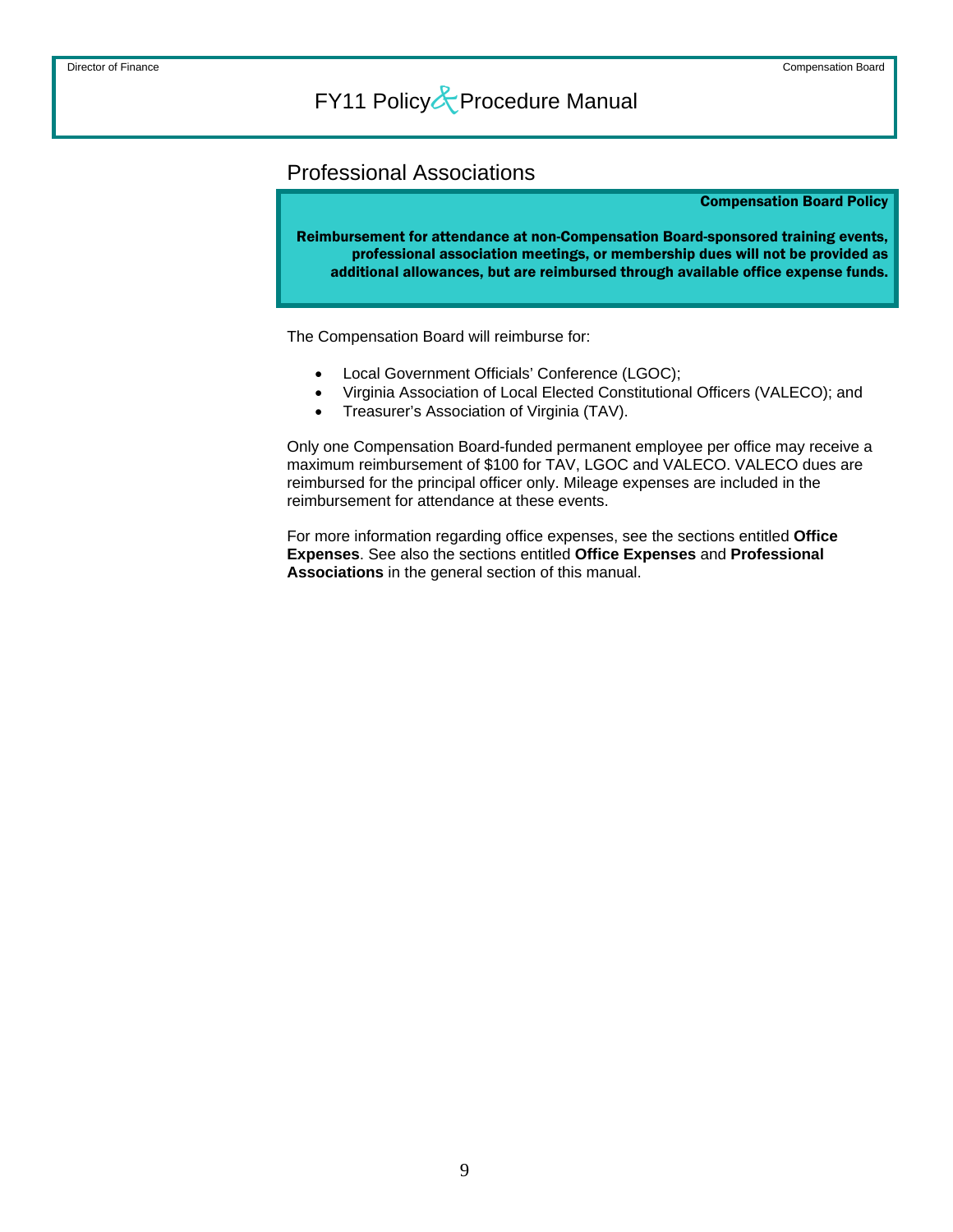### Salary

#### Compensation Board Policy

The Compensation Board reimburses 50% of the 1980 salary plus 100% of all salary increases thereafter for the Directors of Finance.

 The Compensation Board reimburses 50% of the approved salary amounts budgeted for Compensation Board-funded permanent staff of the Director of Finance.

The annual salaries of Directors of Finance are determined according to population estimates of the city or county in which they serve. The Compensation Board uses aggregate population estimates to determine the salary of a Director of Finance who serves two or more localities. No funding is provided for performance-based pay increases for offices with performance evaluation plans in effect in their office.

The following are the population-based salaries for Directors of Finance for FY11 and FY12.

| Population         | July 1, 2009 to<br>June 30, 2010 | July 1, 2011 to<br>June 30, 2012 |
|--------------------|----------------------------------|----------------------------------|
| Less than 10,000   | \$58,345                         | \$58,345                         |
| 10,000 to 19,999   | \$64,830                         | \$64,830                         |
| 20,000 to 39,999   | \$72,034                         | \$72,034                         |
| 40,000 to 69,999   | \$80,035                         | \$80,035                         |
| 70,000 to 99,999   | \$88,929                         | \$88,929                         |
| 100,000 to 174,999 | \$98,808                         | \$98,808                         |
| 175,000 to 249,999 | \$104,011                        | \$104,011                        |
| 250,000 or more    | \$118,194                        | \$118,194                        |

Salary scales for Compensation Board-funded employees in Directors of Finance offices can be found on the Compensation Board website under the Constitutional Officers Budgets and Salaries tab at [http://www.scb.virginia.gov.](http://www.scb.virginia.gov/)

A history of salary increases approved by the General Assembly can be found on the Compensation Board website under the Constitutional Officers Budgets and Salaries tab at [http://www.scb.virginia.gov](http://www.scb.virginia.gov/).

#### <span id="page-10-0"></span>Code of Virginia § 15.2-1636.14 (excerpt)

B. The salaries, expenses and other allowances of those who hold the combined office of county or city treasurer and commissioner of the revenue shall be paid in the proportion of one-half by the respective counties and cities and onehalf by the Commonwealth.

D. In no event shall the amount paid by each city and county as its share of the salary of its respective Director of Finance in any fiscal year exceed the actual dollar amount paid by such city and county for such salaries during the fiscal year ending June 30, 1980.

2010 Appropriation Act Item 67.40

A.1. The annual salaries of elected or appointed officers who hold the combined office of city (county) treasurer and commissioner of the revenue subject to the provisions of § 15.2-1636.17, Code of Virginia, shall be hereinafter prescribed, based on the services provided, except as otherwise provided in § 15.2- 1636.12, Code of Virginia. 2. Whenever any officer whether elected or appointed, who holds that combined office of city treasurer and commissioner of the revenue, is such for two or more cities or for a county and city together, the aggregate population of such political subdivisions shall be the population for the purpose of arriving at the salary of such officer under the provisions of this item.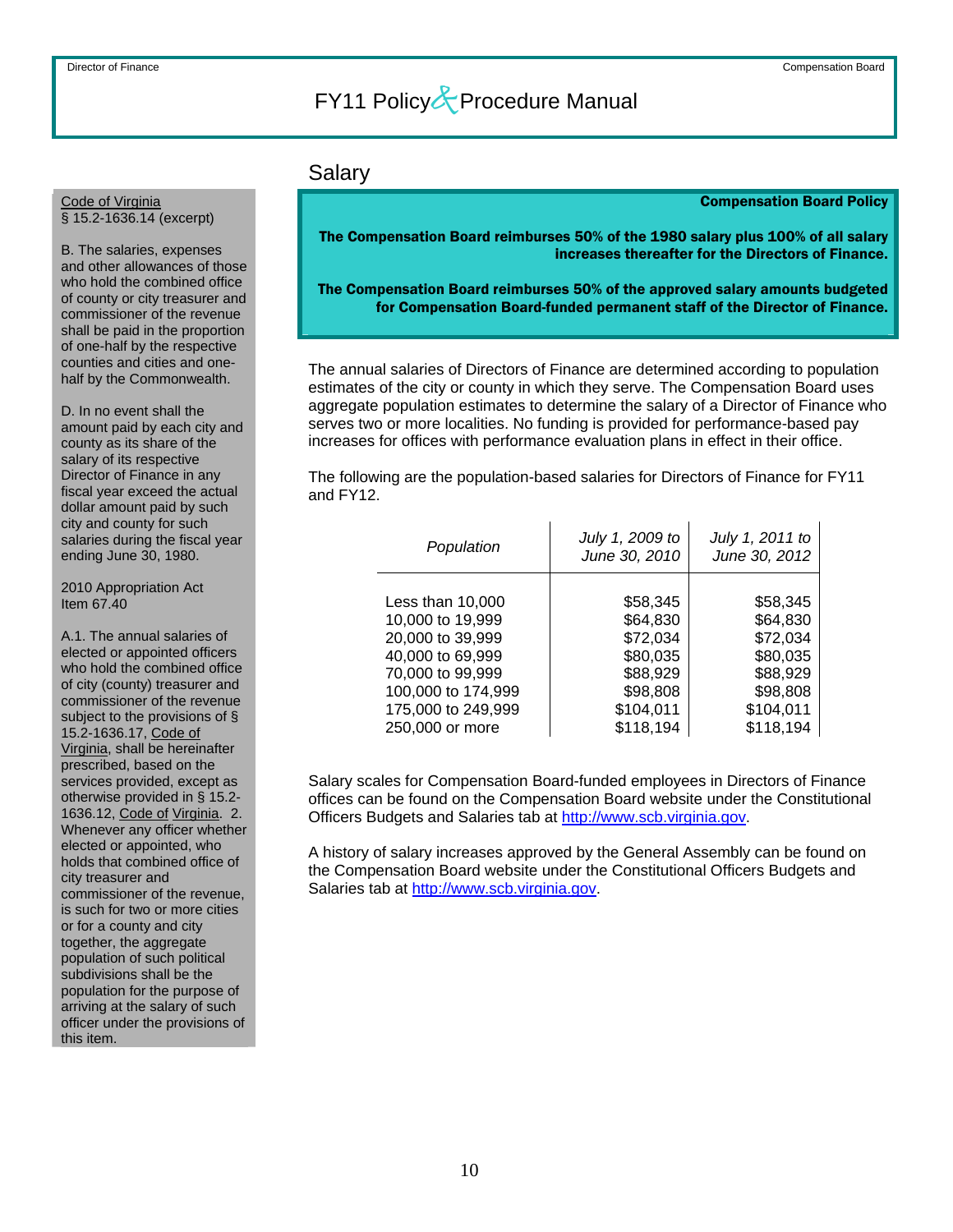### Staffing Standards

#### Compensation Board Policy

The Compensation Board uses staffing standards and a staffing methodology for allocating new positions in offices of the Director of Finance.

In determining the allocation of additional positions, the Compensation Board considers the following criteria:

- 1. The position (or positions) must be requested by the Director of Finance as part of the Compensation Board's annual budget request process.
- 2. The positions requested must perform only statutorily prescribed duties of the Director of Finance.
- 3. The office of the Director of Finance must have a personal computer or be connected to the city/county system or have such systems scheduled for installation within the next 12 months.
- 4. Funds and positions must be appropriated by the General Assembly.
- 5. The Compensation Board will use the staffing methodology and weighted threeyear average workload criteria, developed by the Workload Study Committees of Treasurers and Commissioners of the Revenue, to determine the appropriate level of Compensation Board-funded staff support for each office requesting additional positions.
- 6. The Compensation Board shall determine the number of additional positions to be allocated to any one office based upon criteria 1-5, inclusive, and additional positions shall be allocated in the order of percentage of need, where offices with the highest percentage of need will receive positions first. The percentage of need is determined by calculating the percentage that the number of additional positions needed is to the total number of current positions.
- 7. Any office receiving a new position shall not have its hourly-wage funds reduced equivalent to the salary of the new position.

The methodology used to determine appropriate staffing levels in each office of the Director of Finance was developed by the Workload Study Committees for Treasurers and Commissioners of the Revenue and adopted by the Compensation Board.

#### Staffing Methodology for Treasurers

The methodologies for Treasurers consider current Compensation Board-funded positions, adjusted for salary reductions. By dividing the annualized amount of FY04 budget reductions to salaries by the most recent average salary of a Compensation Board-approved Director of Finance staff position, an FTE adjustment is ascertained. This is subtracted from the current Compensation Board-approved full-time employees for total personnel. A three-year weighted average of workload, as reported by Treasurers, is calculated.

<span id="page-11-0"></span>2010 Appropriation Act Item 67.90 (excerpt)

F. Any new positions established in Item 76 of this act shall be allocated by the Compensation Board upon request of the constitutional officers in accordance with staffing standards and ranking methodologies approved by the Compensation Board.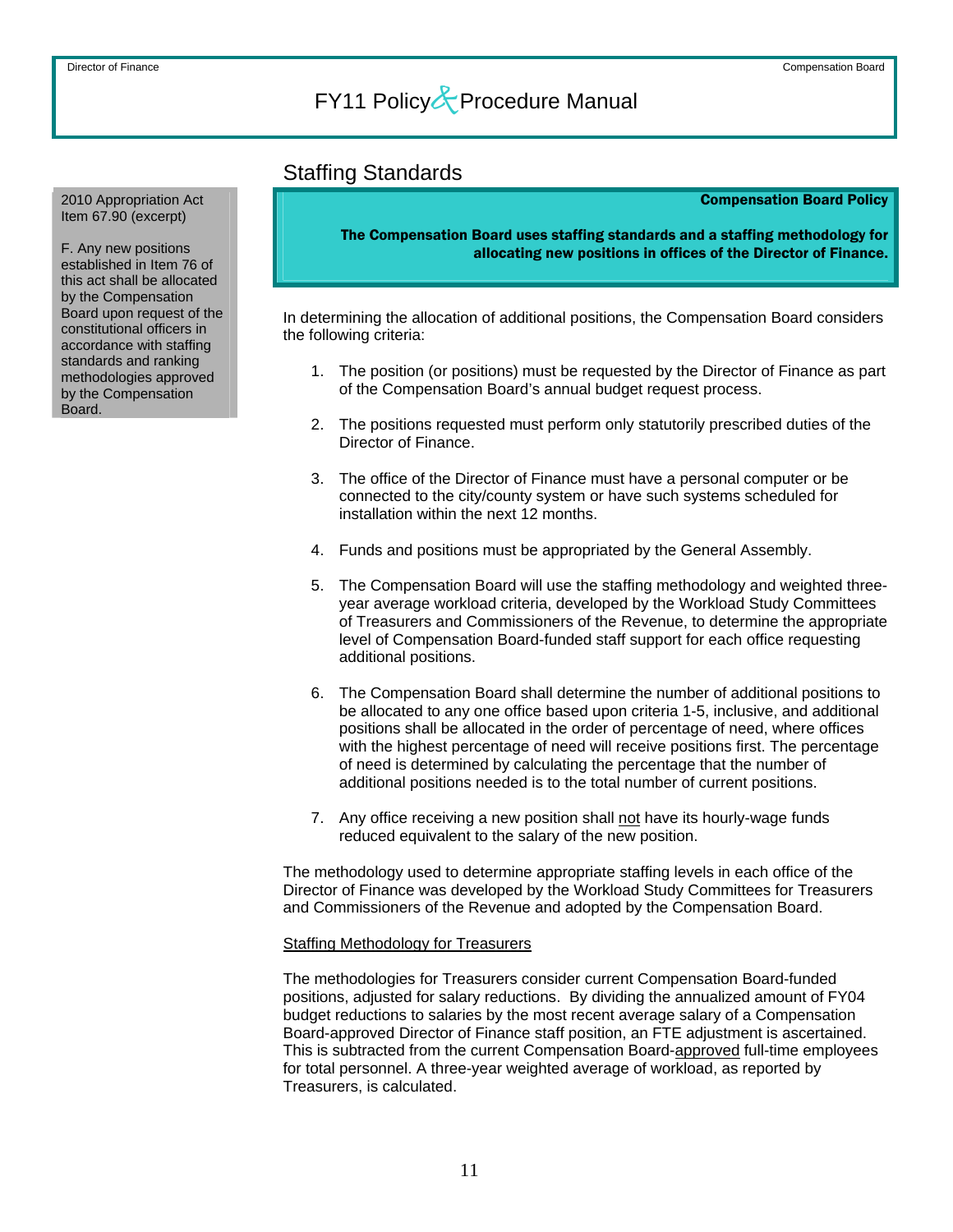### Staffing Standards, continued

The workload was weighted to take into account the difficulty or ease of performing the duties. The transactions for each of the categories were totaled and averaged. Then the percentage was calculated, with 100 percent as the total number of reported transactions in all categories. Similarly, the amount of time spent by the offices on each function was totaled and averaged, and a percentage of total time was then calculated for each category.

The number of transactions for each category was divided by the amount of time for that category. This resulted in the weighted factor used in the analysis of workload.

The Treasurers' duties which were deemed to be local, such as vehicle decal issuance and those in the "other duties" category were removed from the total weighted transactions used in performing the statistical analysis.

Linear regression was used to assess the relationship between workload and current Compensation Board-approved FTE positions. Regression analysis is a statistical technique used to explain the relationship between factors, such as workload and current Compensation Board approved FTE positions.

Work elements and weighted factors and the resulting formula for Treasurers are as follows:

| <b>Workload Elements for Treasurers</b>                                     |      |  |  |  |
|-----------------------------------------------------------------------------|------|--|--|--|
| <b>Real Estate Tax</b>                                                      |      |  |  |  |
| Number of taxable parcels                                                   | 0.09 |  |  |  |
| Number of parcels maintained for mortgage companies                         | 0.04 |  |  |  |
| Number of real estate abatements                                            | 0.21 |  |  |  |
| Number of real estate tax bills processed per year                          | 0.00 |  |  |  |
| Number of real estate transfers                                             | 0.02 |  |  |  |
| Number of real estate parcels in relief to the elderly/disabled program     | 0.14 |  |  |  |
| Number of parcels in the land use program                                   | 0.01 |  |  |  |
| <b>Personal Property</b>                                                    |      |  |  |  |
| Number of personal property items in relief to the elderly/disabled program | 0.10 |  |  |  |
| Number of items on which personal property tax is assessed each year        | 0.05 |  |  |  |
| Number of personal property tax bills processed per year                    | 0.00 |  |  |  |
| Number of personal property address changes updated                         | 0.05 |  |  |  |
| Number of personal property abatements                                      | 0.03 |  |  |  |
| Dog Licenses                                                                |      |  |  |  |
| Number of dog licenses sold                                                 | 0.10 |  |  |  |
| Dog license notices                                                         | 0.14 |  |  |  |
| Rabies certificates sent to other localities                                | 0.01 |  |  |  |
| <b>Collection Actions</b>                                                   |      |  |  |  |
| Number of accounts in debt set off program based on number of claims filed  | 0.02 |  |  |  |
| Number of warrants issued                                                   | 0.15 |  |  |  |
| Number of parcels in judicial sale proceedings                              | 2.01 |  |  |  |
| Number of 3952 tax liens issued                                             | 0.40 |  |  |  |
| Number of Treasurers' summons                                               | 1.13 |  |  |  |
| Number of distress warrants                                                 | 4.03 |  |  |  |
| Total of delinquent notices for real estate and personal property           | 0.02 |  |  |  |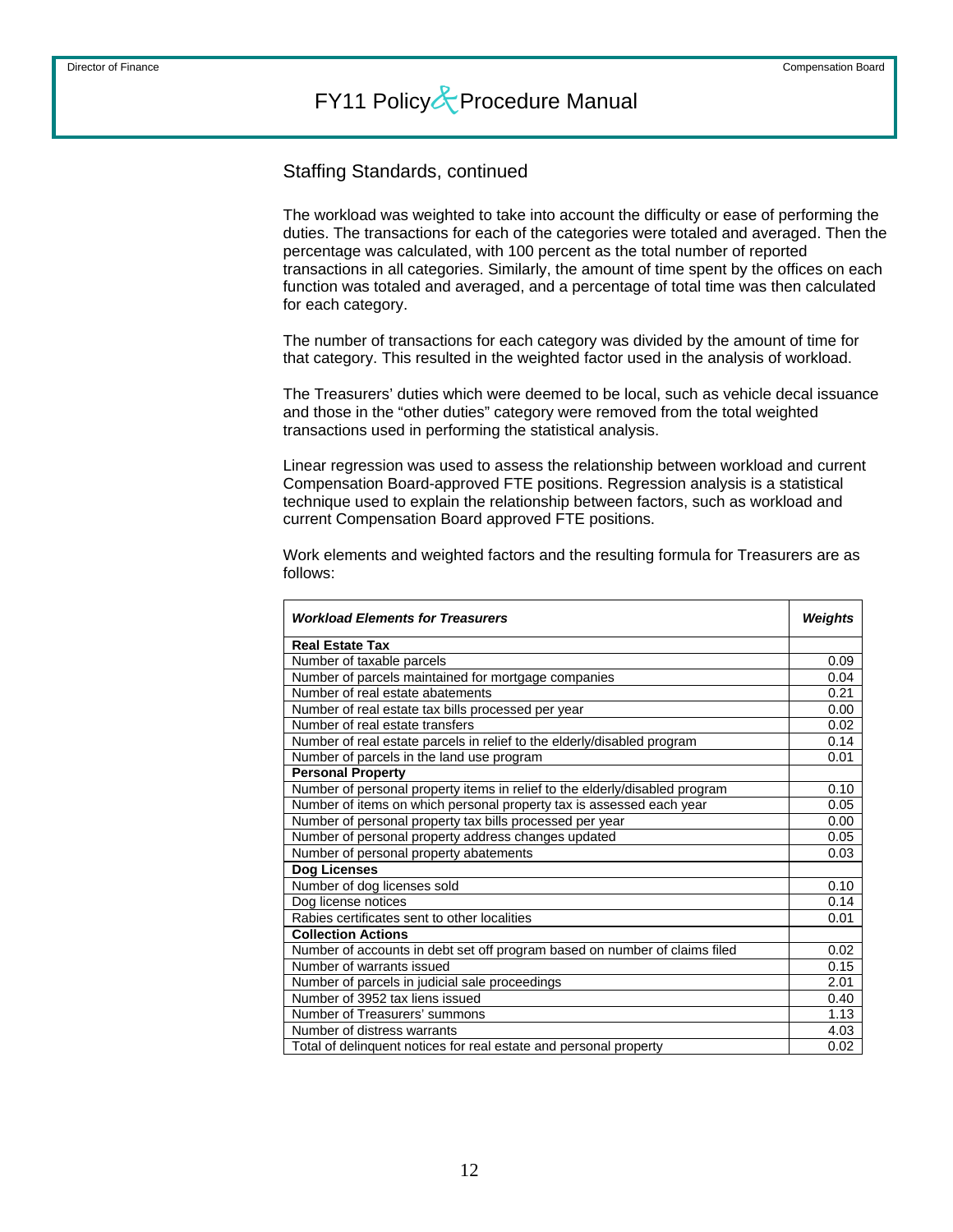### Staffing Standards, continued

| <b>Workload Elements of Treasurers</b>                                  | <b>Weights</b> |  |
|-------------------------------------------------------------------------|----------------|--|
| <b>Collection Actions, continued</b>                                    |                |  |
| Number of DMV stops issued                                              | 0.23           |  |
| Number of monthly payment plans maintained for prepayment of taxes and  | 0.69           |  |
| delinquent collections                                                  |                |  |
| Number of meals tax enforcement actions taken to "padlock" business     | 4.03           |  |
| Number other collections                                                | 0.28           |  |
| Fees, Permits, and Other Licenses                                       |                |  |
| Number of vehicle license sold                                          | 0.04           |  |
| Number of other vehicle registrations                                   | 0.06           |  |
| Number of vehicle license fees billed (include abatements)              | 0.01           |  |
| Number of utility bills collected                                       | 0.00           |  |
| Number of trash collection bills collected                              | 0.00           |  |
| Number of annual trash decals issued                                    | 0.00           |  |
| Number of parking tickets collected                                     | 0.00           |  |
| Number of zone permit parking fees collected                            | 0.00           |  |
| Number of building permits processed                                    | 0.00           |  |
| Number of local businesses on which license tax is collected (BPOL)     | 0.00           |  |
| Number of business accounts on which local excise tax is collected      | 0.00           |  |
| Number of utility tax and customer utility tax accounts                 | 0.00           |  |
| Number of parks and recreation fees processed                           | 0.00           |  |
| Number of other local bills collected                                   | 0.00           |  |
| <b>State Income Tax and Other State Duties</b>                          |                |  |
| Number of state income tax memoranda received/processed                 | 0.16           |  |
| Number of collection actions initiated against state income tax returns | 0.15           |  |
| Number of accounts maintained on estimated state income tax returns     | 0.12           |  |
| Number of estimated stat income tax payments collected                  | 0.07           |  |
| Number of titles processed for DMV                                      | 0.25           |  |
| Total number of transaction for which fees are collected for DMV        | 0.07           |  |
| <b>Financial Management</b>                                             |                |  |
| <b>Bank reconciliations</b>                                             | 0.02           |  |
| Returned checks                                                         | 0.64           |  |
| Preparation of payroll and administration                               | 0.00           |  |
| Number of bankruptcy claims filed                                       | 0.92           |  |

Staffing Standard Formula for Treasurers:

| <b>Staff Need</b> |  | 1.594 |  | 0.0005x |  | -3e-9x (to the<br>1.95 power) |
|-------------------|--|-------|--|---------|--|-------------------------------|
|-------------------|--|-------|--|---------|--|-------------------------------|

### Staffing Methodology for Commissioners of the Revenue

The methodology considers current Compensation Board-funded positions, adjusted for salary reductions. By dividing the annualized amount of FY04 budget reductions to salaries by the most recent average salary of a Compensation Board-approved Commissioner's staff position, an FTE adjustment is ascertained. This is subtracted from the current Compensation Board-approved full-time employees for the total personnel. A three-year weighted average of workload, as reported by Commissioners, is calculated.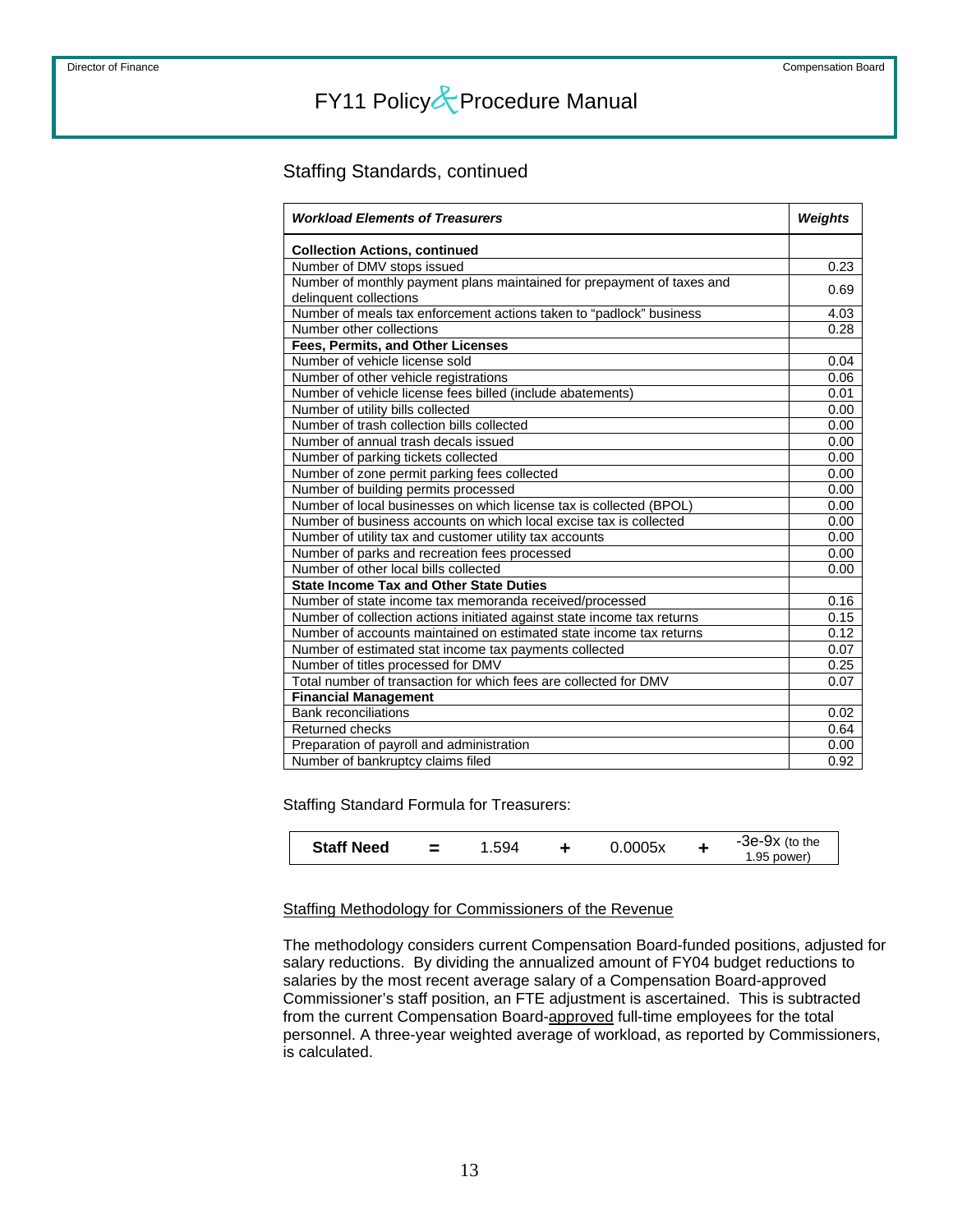## Staffing Standards, continued

Work elements and weighted factors and the resulting formula for Commissioners of the Revenue are as follows:

| <b>Workload Elements for Commissioners of the Revenue</b>                          |       |  |
|------------------------------------------------------------------------------------|-------|--|
| <b>Adjustments</b>                                                                 |       |  |
| Number of Real Estate Tax Assessments Adjusted                                     | 0.37  |  |
| Number of Business License Assessments Adjusted                                    | 0.44  |  |
| Number of Personal Property Assessments Adjusted                                   | 0.08  |  |
| Number of Business Personal Property Assessments Adjusted                          | 0.50  |  |
| Number of Merchant's Capital Assessments Adjusted                                  | 0.31  |  |
| Number of Machinery and Tools Assessments Adjusted                                 | 0.83  |  |
| Number of Excise Tax Assessments Adjusted                                          | 0.66  |  |
| Number of Personal Property License Fees Adjusted                                  | 0.00  |  |
| <b>Audits &amp; Appeals</b>                                                        |       |  |
| Number of applications received for tax relief, real estate, personal property,    | 0.30  |  |
| disabled, etc.                                                                     |       |  |
| Number of business license desk audits                                             | 0.51  |  |
| Number of business license field audits                                            | 1.58  |  |
| Number of personal property desk audits                                            | 0.05  |  |
| Number of personal property field audits                                           | 0.74  |  |
| Number of merchant's capital desk audits                                           | 0.13  |  |
| Number of merchant's capital field audits                                          | 0.98  |  |
| Number of business personal property desk audits                                   | 0.29  |  |
| Number of business personal property field audits                                  | 6.93  |  |
| Number of machinery & tools desk audits                                            | 0.90  |  |
| Number of machinery & tools field audits                                           | 6.34  |  |
| Number of excise tax desk audits                                                   | 0.75  |  |
| Number of excise tax field audits                                                  | 5.03  |  |
| Number of local business license appeals                                           | 7.19  |  |
| Number of state business license appeals                                           | 22.19 |  |
| Number of local merchant's capital appeals                                         | 0.76  |  |
| Number of state merchant's capital appeals                                         | 1.43  |  |
| Number of local business personal property appeals                                 | 1.73  |  |
| Number of state business personal property appeals                                 | 0.19  |  |
| Number of local machinery & tools appeals                                          | 4.96  |  |
| Number of state machinery & tools appeals                                          | 0.19  |  |
| Number of local excise tax appeals                                                 | 26.95 |  |
| Number of state excise tax appeals                                                 | 0.19  |  |
| Number of local real estate tax appeals                                            | 0.63  |  |
| Number of state real estate tax appeals                                            | 1.30  |  |
| <b>Business Licenses, Merchants Capital &amp; Excise</b>                           |       |  |
| Number of Business Licenses Issued and Merchants Capital Accounts                  | 0.27  |  |
| Number of Applications Processed for Land Use Taxation and Rollback                | 0.21  |  |
| Assessments                                                                        |       |  |
| Number of Business Accounts Assess for Excise Tax                                  | 0.68  |  |
| Number of Financial Institutions in Your Locality                                  | 0.98  |  |
| Number of Financial Institutions with their Main Office in Your Locality that are  | 1.74  |  |
| required to file the bank franchise tax with your office                           |       |  |
| Number of coal/gas severance tax, coal road tax, oil severance tax and mineral tax | 0.25  |  |
| accounts                                                                           |       |  |
| <b>General Administrative &amp; Legal</b>                                          |       |  |
| General administrative duties                                                      | 0.00  |  |
| Number of summons                                                                  | 0.00  |  |
| Number of criminal failure to file complaints                                      | 0.00  |  |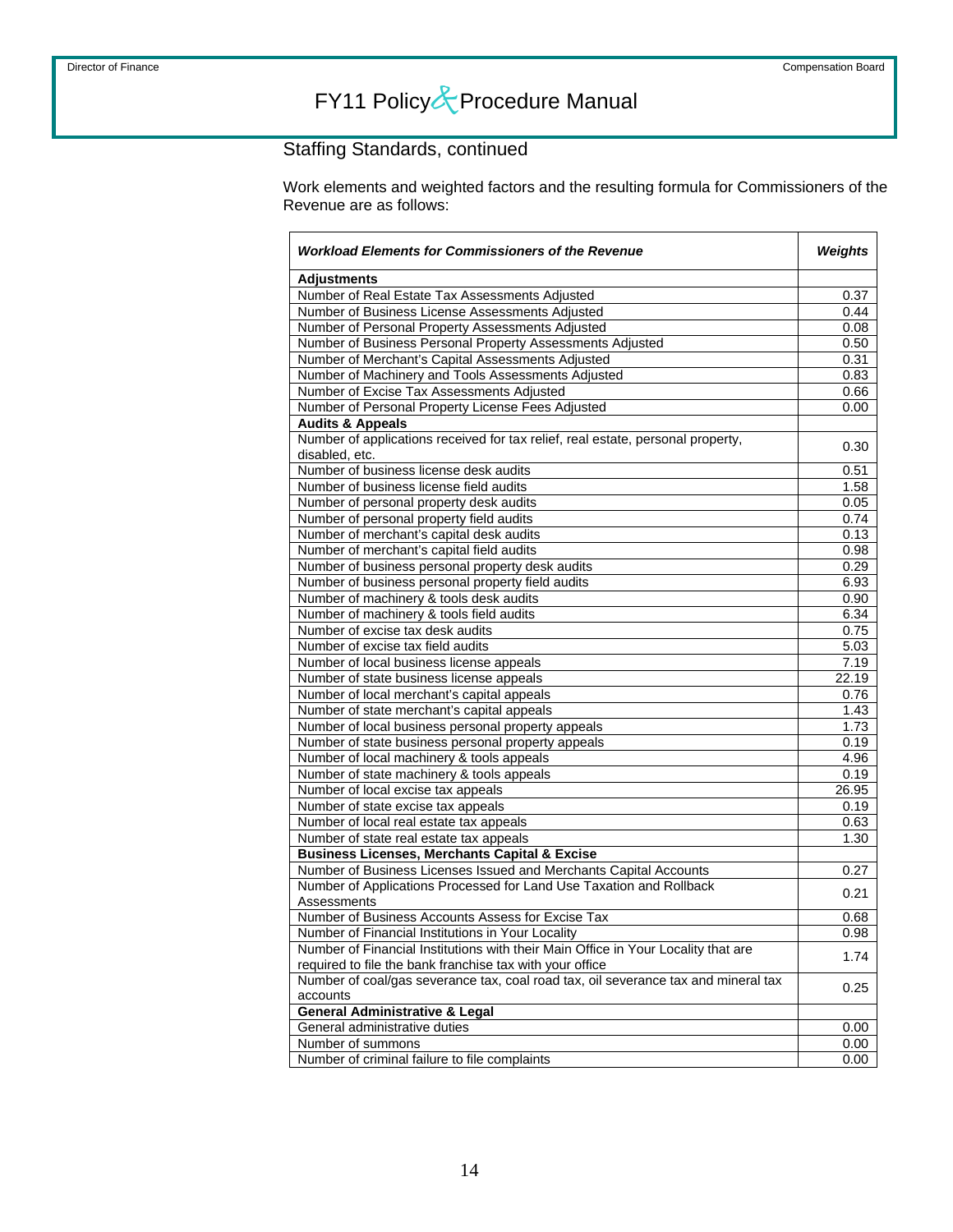### Staffing Standards, continued

| <b>Workload Elements for Commissioners of the Revenue</b>                           |      |  |  |  |
|-------------------------------------------------------------------------------------|------|--|--|--|
| Number of workman's compensation affidavits                                         | 0.06 |  |  |  |
| Number of pilot programs                                                            | 0.00 |  |  |  |
| <b>Income Tax</b>                                                                   |      |  |  |  |
| Number of state income tax returns processed by your office                         | 0.12 |  |  |  |
| Number of state tax assessments for annual estimated income taxpayers               | 0.15 |  |  |  |
| Number of taxpayers assisted with state income tax                                  | 0.18 |  |  |  |
| Number of state tax returns prepared                                                | 0.40 |  |  |  |
| <b>Personal Property and Machinery &amp; Tools</b>                                  |      |  |  |  |
| Number of personal property Assessments                                             | 0.03 |  |  |  |
| Number of personal property registration renewals                                   | 0.02 |  |  |  |
| Number of personal property new registrations                                       | 0.06 |  |  |  |
| Number of personal property registrations deletions                                 | 0.03 |  |  |  |
| Number of personal property proration assessments                                   | 0.00 |  |  |  |
| Number of personal property tax relief act (PPTRA) compliance                       | 0.01 |  |  |  |
| Number of personal property tax accounts reviewed for PPTRA compliance              | 0.04 |  |  |  |
| Number of personal property vehicles researched for the DMV PPTRA duplication       | 0.20 |  |  |  |
| report                                                                              |      |  |  |  |
| Number of motor vehicle records reviewed for personal property tax relief           | 0.00 |  |  |  |
| qualification                                                                       |      |  |  |  |
| Number of motor vehicle "no fee" decals issued (ex. Military personnel or ownership | 0.00 |  |  |  |
| transfers)                                                                          |      |  |  |  |
| Number of motor vehicle license decals sold                                         | 0.00 |  |  |  |
| Number of motor vehicle license fees assessed                                       | 0.00 |  |  |  |
| Number of public service corporations that are assessed                             | 0.65 |  |  |  |
| Number of machinery & tools, business personal property & farm accts                | 0.15 |  |  |  |
| Number of mobile home assessments                                                   | 0.08 |  |  |  |
| <b>Real Estate</b>                                                                  |      |  |  |  |
| Number of parcels of land                                                           | 0.03 |  |  |  |
| Number of real estate assessments conducted in-house annually during your           | 0.06 |  |  |  |
| locality's general assessment                                                       |      |  |  |  |
| Number of real estate parcels assessed on a contract basis during your locality's   | 0.01 |  |  |  |
| general assessment                                                                  |      |  |  |  |
| Number of mapping changes or GIS updates completed                                  | 0.35 |  |  |  |
| Number of real estate transfers                                                     | 0.41 |  |  |  |
| Number of reassessments due to new construction                                     | 0.90 |  |  |  |
| <b>DMV Licensing Agency</b>                                                         |      |  |  |  |
| Number of title processed for DMV                                                   | 0.25 |  |  |  |
| Total number of transactions for which fees are collected for DMV                   | 0.07 |  |  |  |

Staffing Standard Formula for Commissioners of the Revenue:

| <b>Staff Need</b> | 1.3074 | 0.0005x | $-2e-9x$ (to the<br>1.95 power) |
|-------------------|--------|---------|---------------------------------|
|                   |        |         |                                 |

After determining the number of Compensation Board employees and the total number of hours worked each year per locality, a linear regression analysis was performed to determine a formula for a line of best fit and a model was created. This formula is used to determine the number of employees predicted to be needed to perform the work in any given locality based on the combined data trend of all other offices.

Staffing Standards for Directors of Finance can be found on the Compensation Board website under the Budgets and Salaries tab at [http://www.scb.virginia.gov.](http://www.scb.virginia.gov/)